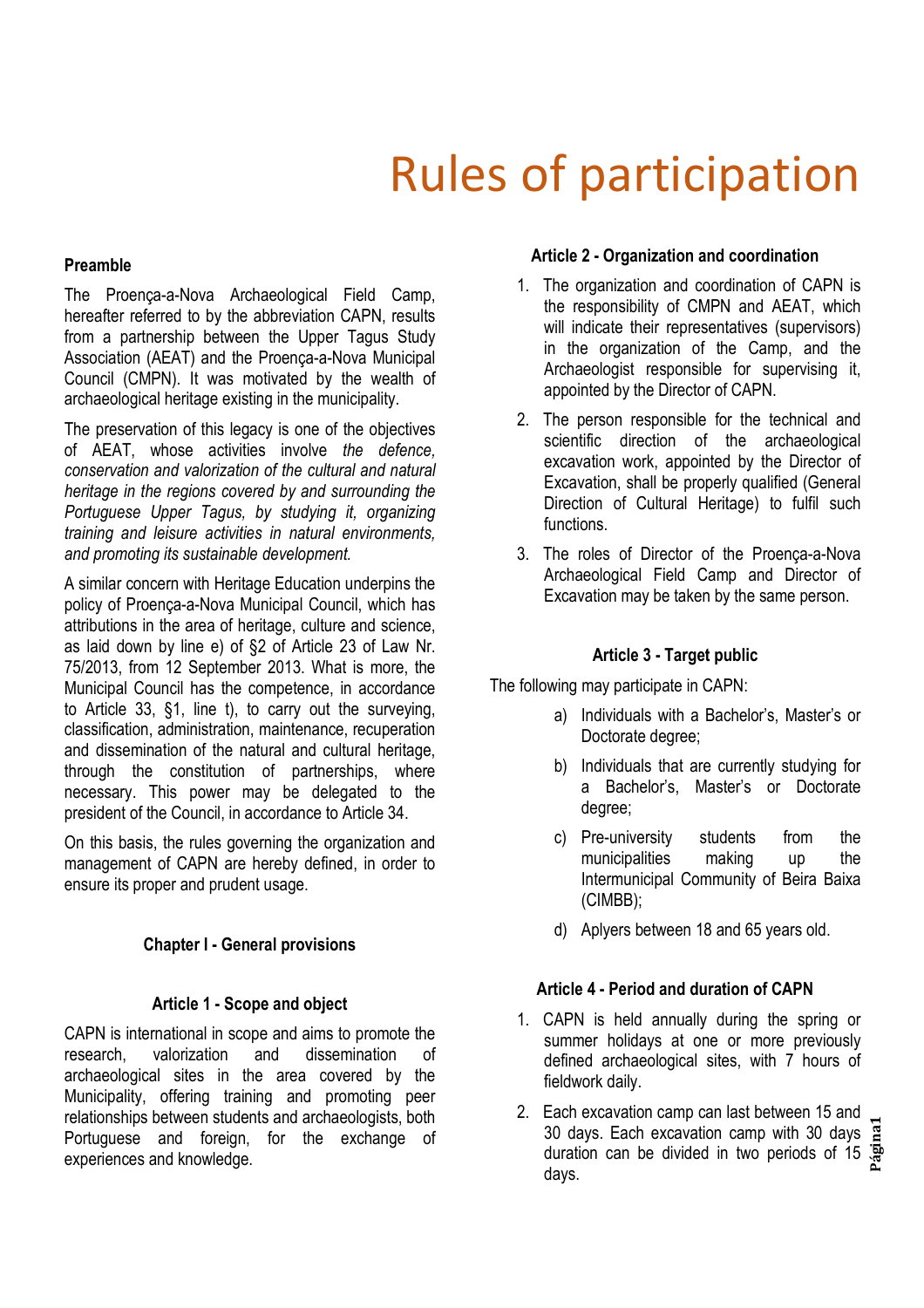## **Article 5 - Other partnerships with promoting bodies**

CAPN is open to partnerships with higher education institutions providing training in Archaeology, the Archaeosciences and other related academic subjects, and the support of other entities, duly regulated by protocols.

# **Article 6 - Structure of CAPN**

- 1. CAPN offers a vast programme of activities that includes, in addition to the archaeological excavation work, congresses, workshops, other field practices, lectures, study trips and free time.
- 2. The structure of the programme, timetable, and other information shall be defined each year for each CAPN in a specific booklet, which will be given to all participants and supervisors at their reception on the first day.
- 3. The official language of CAPN will be Portuguese. However, whenever there are participants that speak other languages beyond Portuguese or Spanish, English will be adopted as the second working language.

# **Chapter II - Candidates**

# **Article 7 - Applications**

- 1. Applications to participate in CAPN should be made within the period indicated in the announcement of the opening of the application process, published on the CMPN webpage, http://www-cm-proencanova.pt AEAT webpage https://www.altotejo.org/ and Archaeological<br>Field Camps Portugal webpage. Field Camps Portugal webpage, http://archaeologicalfieldcampsportugal.pt/index.html
- 2. The selection of candidates in the exclusive responsibility of CMPN and AEAT, through the director of CAPN, and will depend upon the presentation of the following documents:
	- a) Fully completed application form, formalizing the intention to participate, using the model given in annex of these Rules of Participation;
- b) Letter of reference from the higher education institution with which CAPN has established a protocol;
- c) Applicant's Curriculum Vitae, including a photocopy of his/her citizen's card, passport or other document of civil identification valid in the applicant's country of origin.

# **Article 8 - Selection criteria**

- 1. The criteria governing the selection of applicants are:
	- a) Correct completion of application form with annexed personal identification document and, if the applicant is a minor, declaration from the parent or guardian authorizing participation in CAPN;
	- b) Presentation of a document issued by the candidate's university proving enrolment in or conclusion of the course required by these Rules of Participation.

# **Article 9 - Enrolment**

- 1. After selection and publication of the results on the CMPN's webpage, applicants should validate their enrolment within the period announced for the purpose by paying 50% of the previously stipulated enrolment fee by bank transfer. A document proving payment will then be issued and sent to them.
- 2. In the week before the start of each CAPN, the applicant should pay the remainder of the enrolment fee. A final proof-of-payment document will be issued, quaranteeing participation in CAPN.
- 3. Applicants covered by the protocols established between CAPN and the higher education institutions will have the right to a reduction in the enrolment fee proportional to their institution's participation in the CAPN programme.
- **Página2** 4. Applicants from the counties included in the CIMBB (Intermunicipal Community of Beira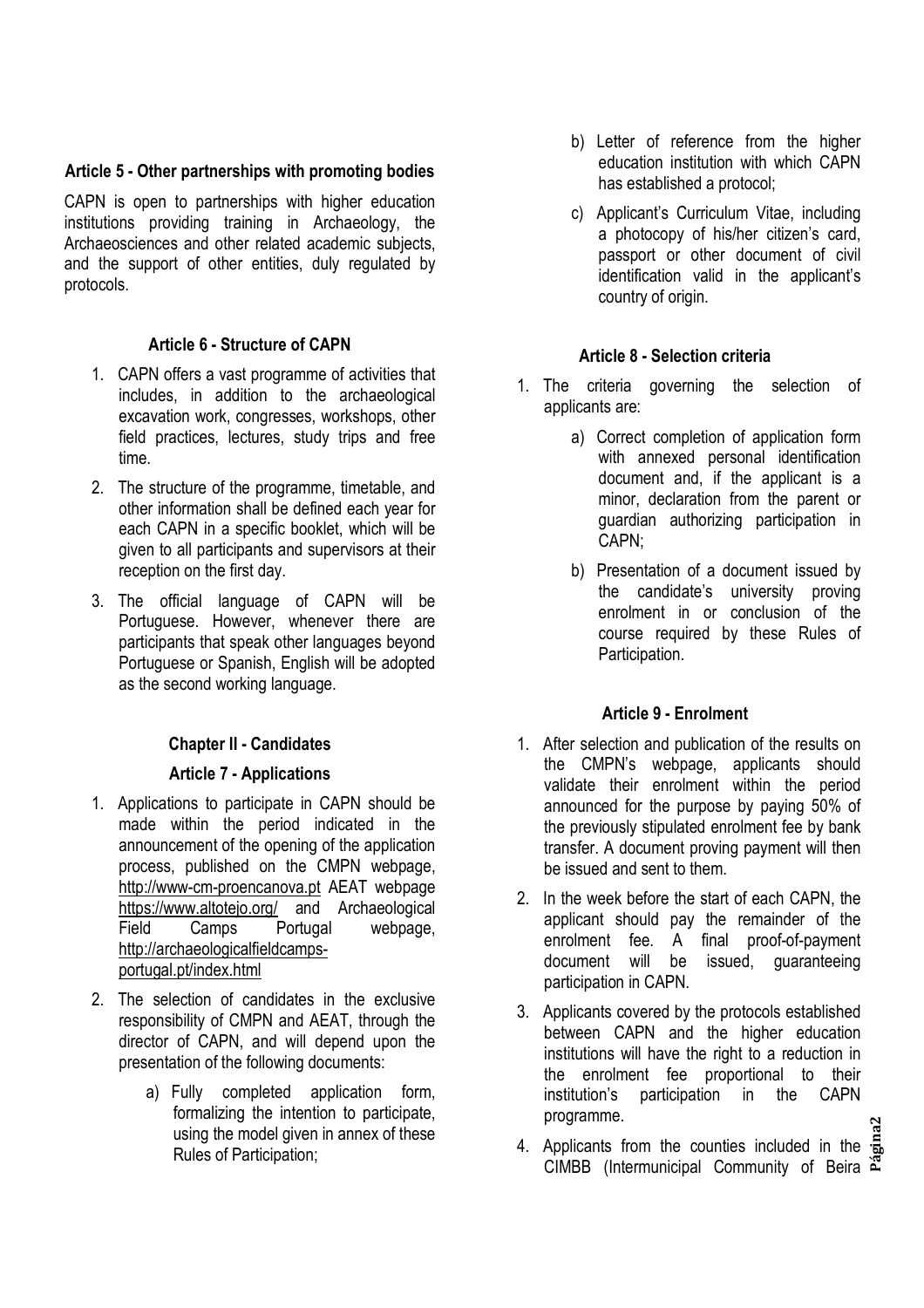Baixa) will benefit from a reduction in fees, which may be reimbursed in full if external funding has been obtained and the whole programme has been completed.

## **Article 10 - Deposit**

All applicants, without exception, shall pay a deposit of the amount stipulated in the announcement of the opening of the application process, which will be returned at the end of the camp period.

## **Article 11 - Withdrawal**

Without prejudice to the provisions laid out in the previous article, if the applicant withdraws from the programme after the deadline announced for that effect, they shall forfeit both the deposit and any part of the enrolment fee already paid, except if this occurs for reasons of health, duly justified by the presentation of a medical certificate or other document deemed relevant by the CAPN organizers.

## **Article 12 - Non-fulfilment**

If the CAPN organizers are unable to fulfil the field programme, participants will be able to claim back a portion of the fees paid corresponding to that nonfulfilment.

## **Chapter III - Rights and Duties**

## **Article 13 - Rights of Participants**

- 1. From the moment their enrolment is approved, participants have the right to:
	- a) Dormitory accommodation;
	- b) Main meals: breakfast, lunch and dinner;
	- c) Participation in other activities like lectures and field trips;
	- d) Materials necessary for excavation;
	- e) Insurance for the activity and daily transport between the accommodation and site of the archaeological work.
- 2. Participants will have several afternoons free.
- 3. In the event that a participant should require health care, s/he will be accompanied to the

Medical Centre or Hospital, as appropriate, by one of the persons responsible for CAPN.

4. At the end of CAPN, each participant has the right to a certificate attesting to the hours of work in the various types of activities undertaken on the programme.

#### **Article 14 - Duties of participants**

- 1. Once the enrolment formalities have been fulfilled, participants shall have the duty to participate in the programmed activities, respecting the hours of the fieldwork and attending all lectures/debates and cultural trips.
- 2. The director of CAPN should be informed of any impediment preventing full participation.
- 3. Participants should bring with them personal protection equipment for the field work, consisting of (we provide the manual disinfectant):
	- a) Several masks for work and several community masks for the rest of time and days, so we can stay safe due to the current pandemic;
	- b) Knee pads/own cushion;
	- c) Hat;
	- d) Sun block;
	- e) Something in which to carry water and own gloves to work (not to share).
- 4. Participants should inform the CAPN organizers upon enrolment of any special dietary requirements (whether for personal choice, as in the case of vegetarianism, or for medical or religious reasons), and of any specific medication or health problems that could restrict their activity (such as allergies or asthma).
- 5. Participants are responsible for arranging their own transport to and from Proença-a-Nova.
- 6. Although participants may demonstrate critical and analytical capacity during fieldwork, they should respect the guidance provided by the supervisors.